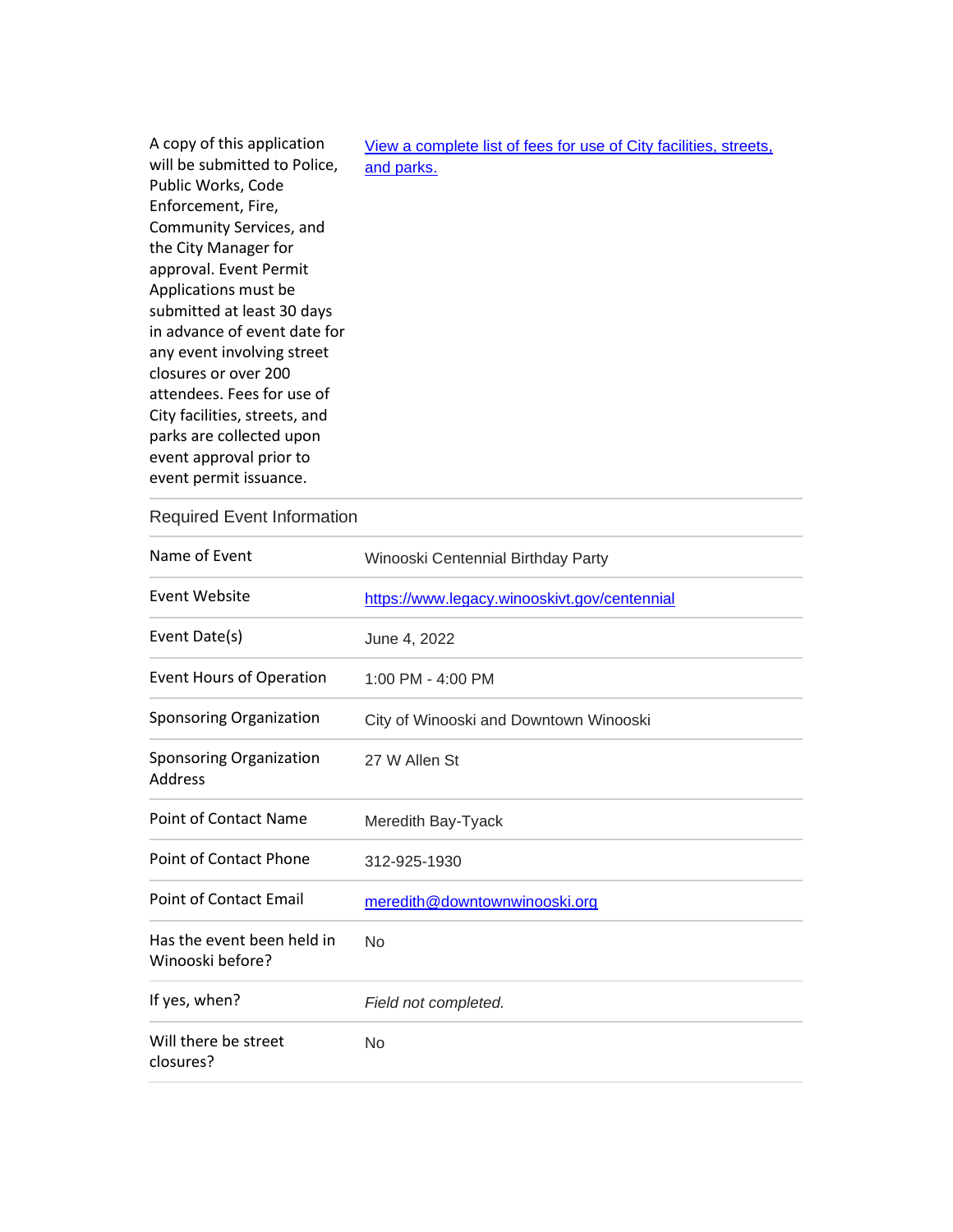Estimated Total Attendance 500

| Please give a brief<br>description of your event<br>and its location                                                                                                                                                                                              | An all-ages, outdoor community birthday party to celebrate<br>Winooski's 100th birthday, featuring music, food, kids activities,<br>historical information, and other educational displays. |
|-------------------------------------------------------------------------------------------------------------------------------------------------------------------------------------------------------------------------------------------------------------------|---------------------------------------------------------------------------------------------------------------------------------------------------------------------------------------------|
| <b>Insurance Requirements</b>                                                                                                                                                                                                                                     | No certificate attached - event sponsor will review requirements<br>with City staff.                                                                                                        |
| Attach certificate of<br>insurance here.                                                                                                                                                                                                                          | Field not completed.                                                                                                                                                                        |
| If you plan to sell/consume<br>alcohol at your event,<br>applicants requesting a<br>special event permit or<br>catering permit must<br>submit the application no<br>less than ten (10) days prior<br>to the event and receive<br>approval from the City<br>Clerk. | <b>Festival Liquor Permit</b>                                                                                                                                                               |
| Will there be alcohol<br>sales/use?                                                                                                                                                                                                                               | No                                                                                                                                                                                          |
| Vermont Department of<br><b>Liquor Control Application</b><br>for Festival Permit                                                                                                                                                                                 | Field not completed.                                                                                                                                                                        |
| Will there be<br>food/beverage vendors?                                                                                                                                                                                                                           | Yes                                                                                                                                                                                         |
| Requirement                                                                                                                                                                                                                                                       | Agree to Requirement                                                                                                                                                                        |
| Will there be tents and/or<br>canopies?                                                                                                                                                                                                                           | Yes                                                                                                                                                                                         |
| Tents over 1,200 square<br>feet require a permit from<br>the Vermont Department of<br>Public Safety Division of Fire<br>Safety. Permits must be<br>filed with the State at least<br>thirty (30) days in advance<br>of the event. The City may                     | N/A - no tents of that size will be used                                                                                                                                                    |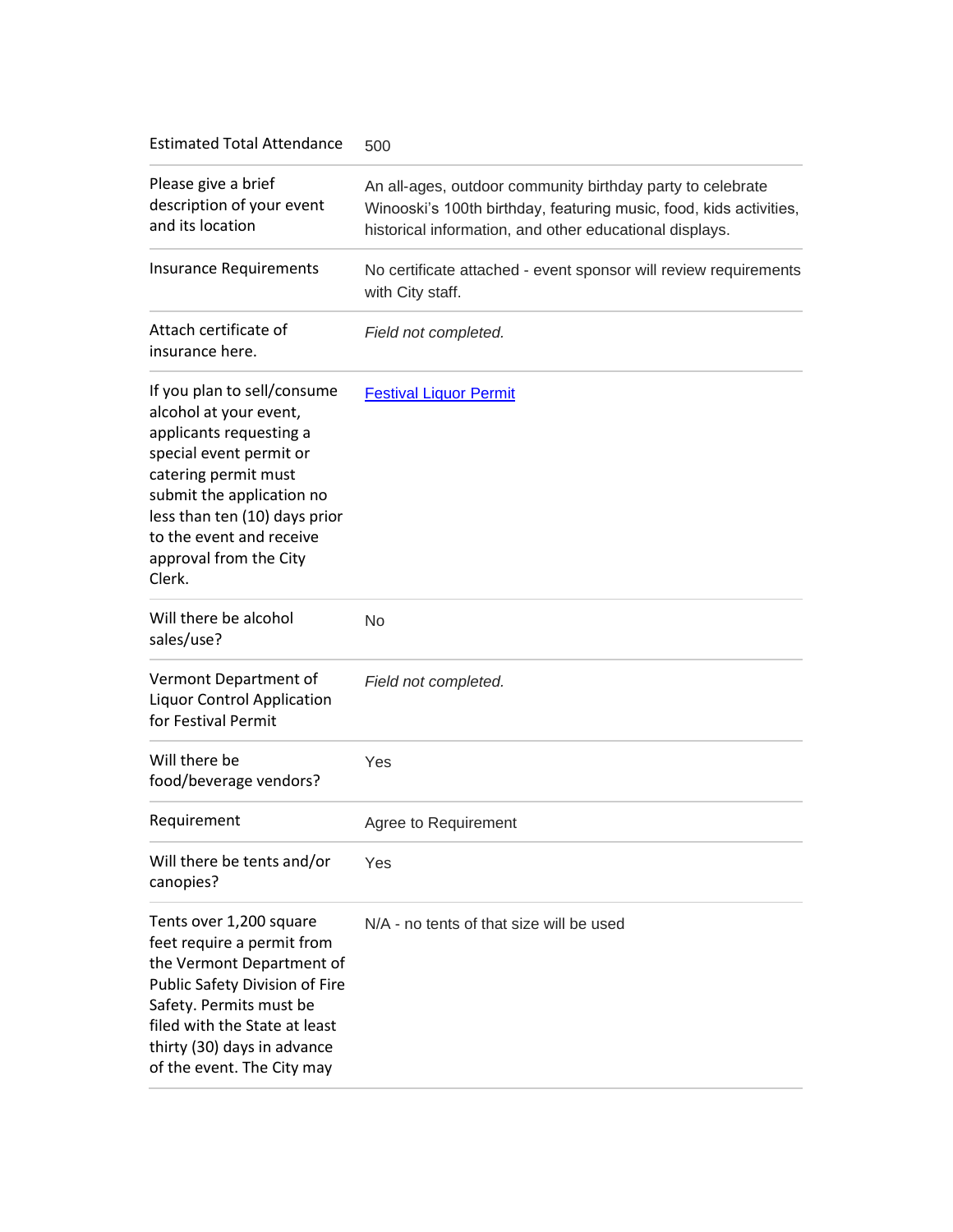issue additional safety requirements or conditions pursuant to review of the site plan.

| If the event is held in a City<br>park, please verify that the<br>park facility is available<br>through our parks and<br>facilities portal before<br>applying for an event<br>permit. Fees for each park<br>or facility are due upon<br>approval of the event prior<br>to issuance of an event<br>permit. | Click here to view our facilities and availability.                                 |
|-----------------------------------------------------------------------------------------------------------------------------------------------------------------------------------------------------------------------------------------------------------------------------------------------------------|-------------------------------------------------------------------------------------|
| Will the event use a City<br>park?                                                                                                                                                                                                                                                                        | Yes                                                                                 |
| If yes, which park?                                                                                                                                                                                                                                                                                       | <b>Rotary Park</b>                                                                  |
| Will your event occur at<br>Rotary Park with 200 or<br>more attendees?                                                                                                                                                                                                                                    | Yes                                                                                 |
| Describe your plan for<br>providing crossing guards<br>for an event at Rotary Park<br>with 200 people or more.                                                                                                                                                                                            | We will have volunteers and staff act as crossing guards during<br>the event hours. |
| Will your event require<br>power supply usage?                                                                                                                                                                                                                                                            | Yes                                                                                 |
| Will there be a stage at your<br>event?                                                                                                                                                                                                                                                                   | No                                                                                  |
| Stage vendor name                                                                                                                                                                                                                                                                                         | Field not completed.                                                                |
| Will your event include<br>amplified sound?                                                                                                                                                                                                                                                               | Yes                                                                                 |
| Agree to requirements:                                                                                                                                                                                                                                                                                    | Amplified sound will end by 10 PM                                                   |
| How will you dispose of<br>garbage generated at your<br>event?                                                                                                                                                                                                                                            | Other                                                                               |